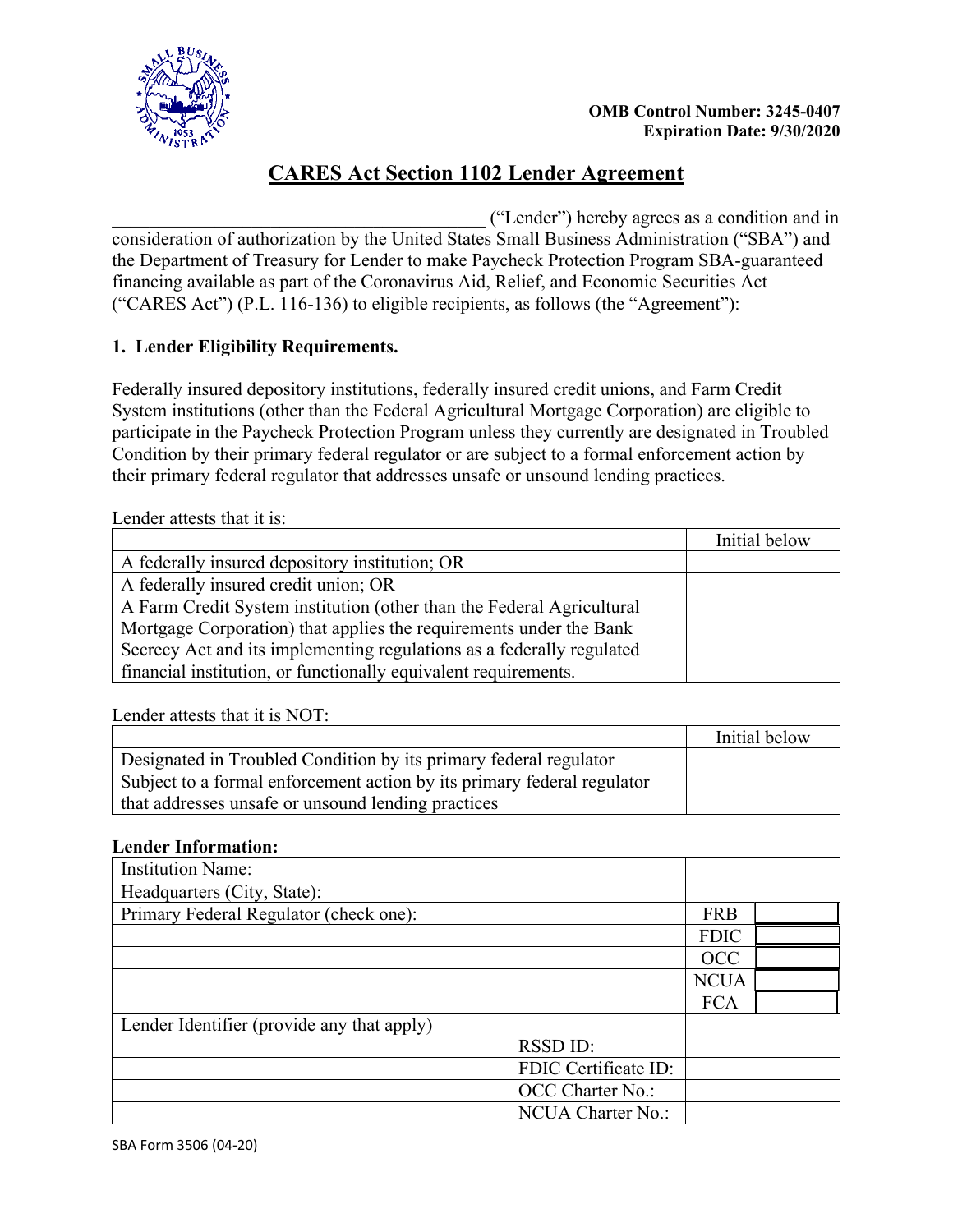**2. Application for Guaranty.** This Agreement governs only "covered loans," duly approved under delegated authority hereafter for guaranty by SBA, that are subject to the Paycheck Protection Program under the CARES Act, section 7(a)(36) of the Small Business Act, any rules or guidance that has been issued by SBA implementing the Paycheck Protection Program, or any other applicable Loan Program Requirements, as defined in 13 CFR § 120.10, as amended from time to time (collectively "PPP Loan Program Requirements").

**3. Approval of Guaranty.** Lender will process and approve covered loans under delegated authority from SBA. Lender assumes all obligations, responsibilities, and requirements associated with delegated processing of covered loans made under the Paycheck Protection Program. Any change in the terms or conditions stated in the loan authorization shall be made in accordance with PPP Loan Program Requirements. For purposes of making covered loans to an eligible recipient under the Paycheck Protection Program, Lender is responsible, to the extent set forth in the PPP Loan Program Requirements, for all decisions concerning the eligibility (including size) of a borrower for a covered loan. Lender may issue a covered loan approved under PPP procedures without prior SBA review and approval of the processing and underwriting of the loan by executing a PPP Authorization.

**4. Closing and Disbursement of Covered Loans.** Lender must close and disburse each covered loan in accordance with the terms and conditions of the PPP Authorization and PPP Loan Program Requirements. Lender must ensure that a note and all other Loan Documents (as defined in this paragraph) and additional documents are properly executed and take such other actions necessary to fulfill the requirements of the Paycheck Protection Program. SBA is entitled, at any time, to examine and obtain copies of all notes, certifications and documentation (herein, collectively, called "Loan Documents"), and all other records held by Lender which relate to covered loans made pursuant to the Paycheck Protection Program.

**5. Administration of Covered Loans.** Lender will hold the Loan Documents and receive all payments of principal and interest unless Lender is required to transfer or assign the note to SBA or a third party at SBA's direction. Lender must service and liquidate all covered loans made under the Paycheck Protection Program in accordance with PPP Loan Program Requirements. Except when SBA directs otherwise, all servicing actions will be the responsibility of Lender, which must follow accepted standards of loan servicing employed by prudent lenders.

**6. Purchase by SBA.** By making any written demand that SBA purchase the guaranteed portion of a loan, Lender will be deemed thereby to certify that the covered loan has been made, closed, serviced, and liquidated in compliance with the Paycheck Protection Program and PPP Loan Program Requirements. This Agreement will remain in full force and effect with respect to the covered loan after any purchase.

**7. Prohibited Fees.** Other than a fixed interest rate of 1.0% on the covered loan, Lender is not permitted to charge or receive any bonus, fee, prepayment penalty, commission or other payment or benefit from a borrower in connection with the making or servicing of any covered loan under the Paycheck Protection Program.

### **8. Termination.**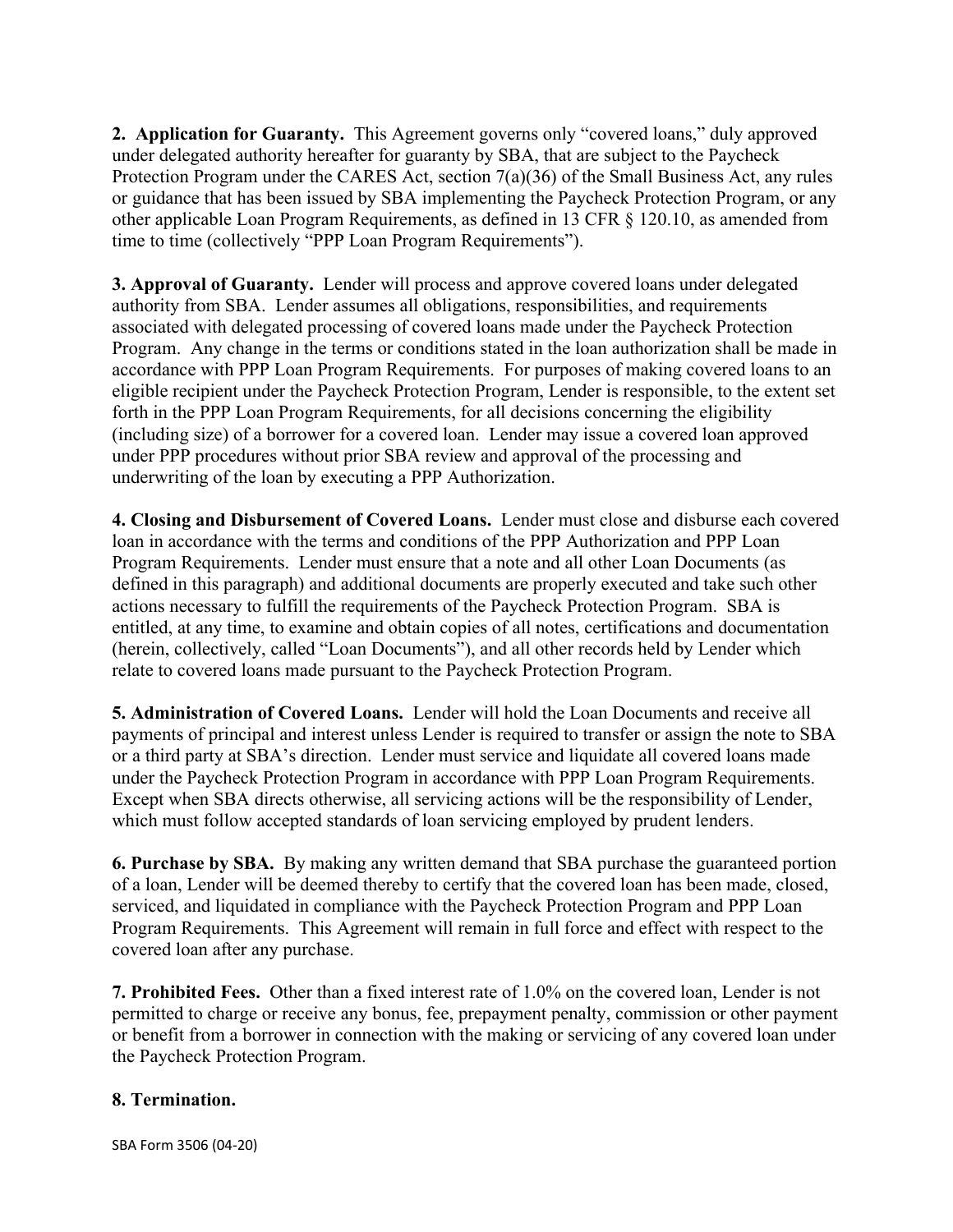- A. A Lender's authority to make a covered loan under this Agreement will terminate on July 1, 2020. Either party may also terminate this Agreement upon not less than 10 days written notice by certified mail to the other party. Termination will not affect the guaranty of any covered loan previously authorized by SBA under the Paycheck Protection Program. It is understood and agreed that Lender shall continue to comply with the Paycheck Protection Program and PPP Loan Program Requirements with respect to any covered loan previously authorized by SBA, including but not limited to the servicing and liquidation of such covered loans. Termination by either party will not affect in any way Lender's continuing obligation to comply with this Agreement, the Paycheck Protection Program, and all PPP Loan Program Requirements with respect to any covered loan previously authorized by SBA under this Agreement. If this Agreement is terminated by either Lender or SBA, Lender hereby agrees that SBA may in its sole discretion transfer some or all of the covered loans and/or the servicing and liquidation of such covered loans and related fees or income to SBA or another entity approved by SBA. If SBA requires the transfer of Lender's covered loans, Lender must cooperate with SBA to transfer responsibility for servicing and liquidating of such covered loans.
- B. The guaranty of any covered loan will be automatically terminated if Lender does not submit to SBA a demand to purchase the guaranty or a request to extend the maturity within one year after the maturity of the note.
- **9. Assignment.** Lender may only assign or transfer its rights and obligations under this Agreement with SBA's prior written consent, which SBA may withhold in its sole discretion.

### **10. Interpretation of this Agreement**.

- A. This Agreement is subject to 7(a)(36) of the Small Business Act, including the Paycheck Protection Program and PPP Loan Program Requirements and will be interpreted and construed subject to, and to give full effect to, the broad scope of SBA's power and authority under the Small Business Act and those requirements. Lender consents and agrees to all rights and remedies available to SBA under the Small Business Act, the Paycheck Protection Program and PPP Loan Program Requirements, as each of those are amended from time to time, and any other applicable law.
- B. To the best of its knowledge, Lender certifies that it is in compliance and will maintain compliance with all applicable requirements of the Paycheck Protection Program, and PPP Loan Program Requirements.
- C. Lender understands that SBA's rights and powers under the Small Business Act, the Paycheck Protection Program and PPP Loan Program Requirements are in addition to, and exist independent of, this Agreement, and that nothing in this Agreement may be asserted against SBA under any circumstances to delay or prevent SBA's full exercise of its rights under applicable law.
- D. Lender agrees to hold SBA harmless for any action taken by SBA in enforcing this Agreement, the Small Business Act, the Paycheck Protection Program and PPP Loan Program Requirements against Lender for any covered loan made under this Agreement.